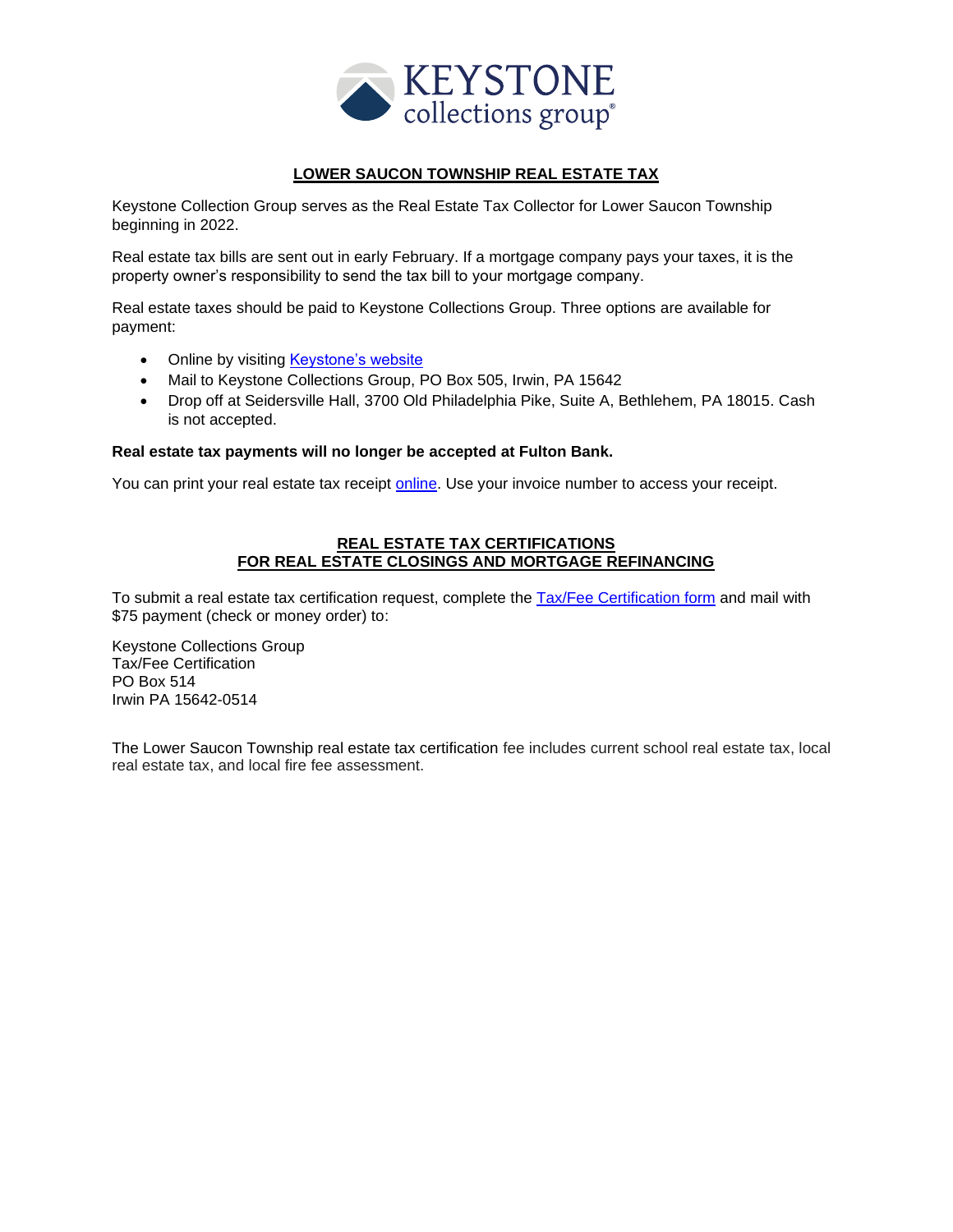# **FINANCE – TAX INFORMATION**

# **REAL ESTATE TAX**

As a property owner in Lower Saucon Township, you will receive three (3) real estate tax bills per year. They are:

> Lower Saucon Township Real Estate Taxes Northampton County Real Estate Taxes Saucon Valley Real Estate Taxes

The current millage rates are as follows:

Lower Saucon Township – 5.14 Mills *(.00514)* Northampton County – 10.8 Mills *(.0108)* Saucon Valley School District – 53.43 Mills *(.05343)*

## **LOWER SAUCON TOWNSHIP REAL ESTATE TAX**

Tax bills are sent out in early February. If a mortgage company pays your taxes, it is the *property owner's responsibility* to send the tax bill to your mortgage company.

To determine your tax amount, take the assessed value of your property and multiply it by the millage rate *(above)*. For example, if your assessment is \$120,000.00, your Township tax would be \$616.80 - (120,000 X .00514). Assessed values are determined by the Northampton County Assessment Office and applicable State Law. If you do not know your assessed value, you can search your property at: [www.ncpub.org.](http://www.ncpub.org/)

### **2022 TOWNSHIP PROPERTY TAXES Real Estate – 4.39 Fire Appropriation .75**

| On or about:<br><b>Billing Date</b> | February 1, 2022    |
|-------------------------------------|---------------------|
| Discount $-2\%$                     | Due: April 3, 2022  |
| <b>Base</b>                         | Due: June 3, 2022   |
| Penalty $-10\%$                     | After: June 3, 2022 |

**If paying by installments, please note dates due.**

**Payments should be paid to Lower Saucon Township and mailed to Keystone Collections Group with the envelope provided. Cash will not be accepted. OR dropped off at Keystone Collections Groups office at Seidersville Hall Building 3700 Old Philadelphia Pike, Bethlehem PA 18015 Real Estate taxes will NOT be accepted at Fulton Bank**